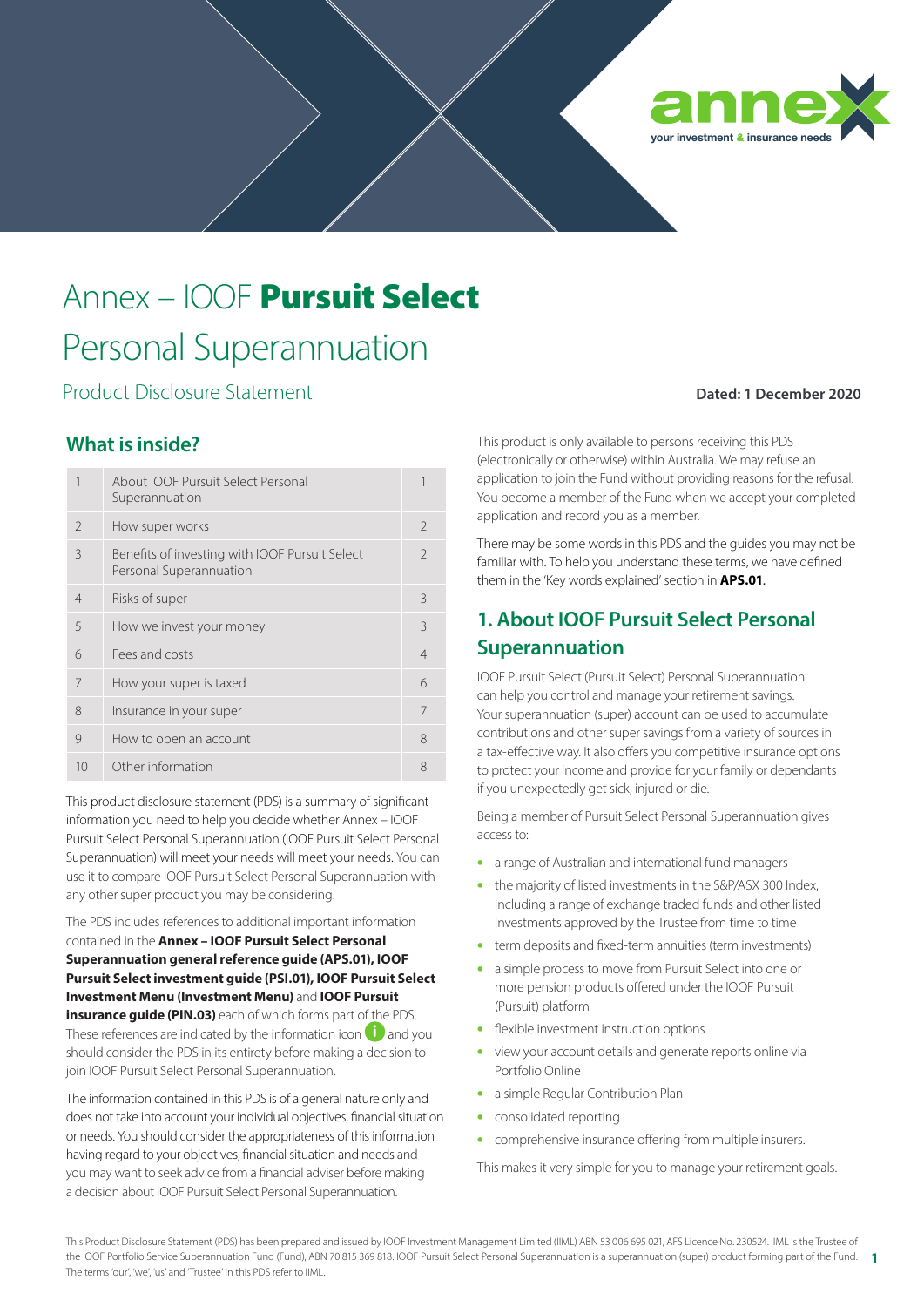#### **Who is the IOOF group?**

The IOOF group consists of IOOF Holdings Ltd ABN 49 100 103 722 and is listed in the top 200 on the Australian Securities Exchange (ASX: IFL). IIML is part of the IOOF group.

As one of the largest financial services groups in Australia, with over 170 years' experience in helping Australians secure their financial independence, the IOOF group provides services to more than 500,000 clients and has more than \$202 billion in funds under management and advice (as at 30 June 2020).

You can find more information about the IOOF group, director details, executive remuneration and other documents by visiting our website (ioof.com.au/product\_list/annex\_pursuit)

## **2. How super works**

Super is, in part, a compulsory long-term savings vehicle used to help you accumulate money to support yourself during retirement. Access to your super is restricted to ensure it is available in your retirement. To encourage people to save for their retirement, the Commonwealth Government provides a range of incentives for savings in super. This means super is taxed differently to other investments and there can be significant tax advantages with using super to save for retirement (see 'How super is taxed' on page 6 for more information).

The contributions available include:

- Compulsory employer contributions
- Voluntary personal contributions
- Salary sacrifice employer contributions
- Concessional contributions (made with before-tax money, for example tax-deductible personal contributions)
- Non-concessional contributions (made with after-tax money for example, spouse contributions or personal contributions that you don't claim a tax deduction for)
- Government co-contributions
- Downsizer contributions
- Rollovers/transfers.

As super is a low taxed environment, there are some limitations on contributions to super:

- Caps on the amount that can be contributed while retaining concessional tax treatment.
- Limits on the age at which you can continue to make contributions.
- No more non-concessional contributions are permitted if you have \$1.6 million or more in total super and pension benefits.

Most employers are required to make compulsory superannuation guarantee contributions for their employees. Generally employees have the right to choose which super fund these contributions will be made into. If you have the right to choose your super fund, you can nominate your new Pursuit Select Personal Superannuation account to receive compulsory employer contributions using the Super Choice – Fund Nomination form we provide or, you can nominate online with the Australian Taxation Office using your myGov account.

**i** You should read the important information about 'Everything' you need to know about contributions to super' and 'Accessing your super' before making a decision. Refer to the **Annex – IOOF Pursuit Select Personal Superannuation general reference guide (APS.01)** available on our website (ioof.com.au/product\_ list/annex\_pursuit). The material relating to 'Everything you need to know about contributions to super' and 'Accessing your super' may change between the time when you read this PDS and the day you acquire the product.

## **3. Benefits of investing with IOOF Pursuit Select Personal Superannuation**

| Investment<br>options                 | Access to around 450 managed investments, term investments and the majority of listed investments in the S&P/ASX<br>300 Index plus other listed investments approved by the Trustee from time to time. Also available through financial<br>advisers from approved dealer groups only is the Managed Portfolio Service which is a managed discretionary<br>account service providing professionally managed models. |
|---------------------------------------|--------------------------------------------------------------------------------------------------------------------------------------------------------------------------------------------------------------------------------------------------------------------------------------------------------------------------------------------------------------------------------------------------------------------|
| <b>Easy investment</b><br>maintenance | Simple regular contribution and income distribution options.                                                                                                                                                                                                                                                                                                                                                       |
| <b>Cash Account</b>                   | When you open a Pursuit Select Personal Superannuation account a Cash Account is automatically established for<br>you which records all transactions. A minimum of 1% of your account balance is to be held in your Cash Account and<br>can be increased to suit your needs.                                                                                                                                       |
| <b>Insurance</b><br>options           | You can select from the following group and/or retail insurance options (subject to meeting eligibility requirements<br>and underwriting):<br>• Death cover (including Terminal Illness cover).<br>• Death and Total & Permanent Disablement (TPD) cover.<br>• Income Protection cover.                                                                                                                            |
| Switchability <sup>1</sup>            | Switchability allows you to move:<br>between similar products in the IOOF Pursuit Focus and Pursuit Select models<br>$\bullet$<br>between super and pension products available under the IOOF Pursuit platform.                                                                                                                                                                                                    |
| <b>Fee Aggregation</b>                | You can link multiple Pursuit Select accounts (conditions apply), including your own, those of immediate family<br>members and in-laws of the immediate family. This may reduce the Administration Fee payable.                                                                                                                                                                                                    |
| <b>Portfolio Online</b>               | Secure access to your account online, 24 hours a day, 7 days a week.                                                                                                                                                                                                                                                                                                                                               |

Some restrictions apply. Refer to the product disclosure statement for the relevant IOOF Pursuit product for further information.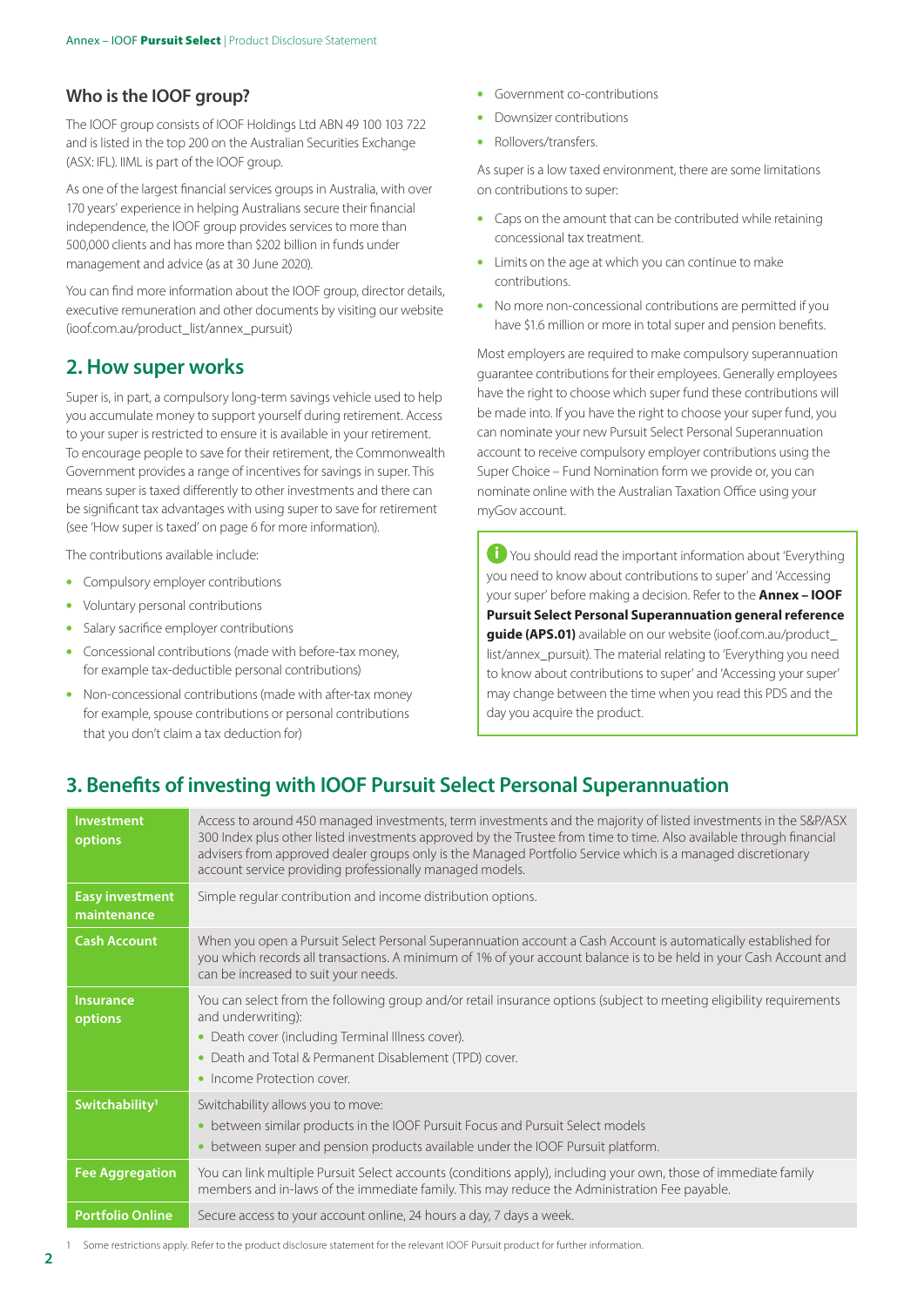# **4. Risks of super**

All investments carry some risk. As with the purchase of any financial product, you should consider the risks that may impact your investment in super. Different investment options carry different levels of risk depending on the assets that make up those options. Assets with the highest expected long-term returns may also carry the highest level of short-term risk.

Keys risks that may adversely affect your investment in Pursuit Select Personal Superannuation include:

- The value of investments will vary overtime.
- The level of returns will vary, and future returns may differ from past returns.
- Returns are not guaranteed, and you may lose some of your money. For example, if you switch out of an investment option, you could get back less than the amount put in because of the level of investment returns and the effect of fees, costs and taxes.
- Super and/or taxation laws could change in the future, which may affect the value of your super and/or ability to access your benefit.
- Insufficient diversification of investments resulting in increased exposure to volatility or losses.
- The amount of your future super savings (including contributions and returns) may not be enough to provide adequately for retirement.

Everyone has a different attitude toward risk and return. It is important to link your investment style to your age, investment timeframe, risk tolerance and any other investments you may have.

**i** You should read the important information about 'More about risks' before making a decision. Refer to the **Annex – IOOF Pursuit Select Personal Superannuation general reference guide (APS.01)** available on our website (ioof.com.au/product\_list/annex\_pursuit). The material relating to 'More about risks' may change between the time when you read this PDS and the day you acquire the product.

# **5. How we invest your money**

The range of investment options available on Pursuit Select Personal Superannuation includes:

- term investments including term deposits and fixed-term annuities
- diversified managed investments that invest across a range of different asset classes (such as balanced investments), specific asset class or sector managed investments (such as Australian shares)
- the majority of listed investments in the S&P/ASX 300 Index plus other listed investments approved by the Trustee from time to time.

The investment options available vary in level of risk, investment objectives (goals), strategies (ways of achieving those goals) and types of assets in which investments are made. This allows you to invest in a range of investment options which may be diversified across different asset classes, fund managers and investment styles.

Warning: When making a choice about the investment option(s) that best suits you, you should consider the likely investment returns and risks and your investment timeframe.

The below table provides a summary of the balanced investment option IOOF MultiSeries 70, which is available on the Pursuit Select Investment Menu:

| <b>IOOF MultiSeries 70</b>                                    |                                                                                                                                                                                                                                                                                                                                                                                                                                                                                                                                                                                                                                                                                                                                                                                                                                                                                                                                          |                                                                       |
|---------------------------------------------------------------|------------------------------------------------------------------------------------------------------------------------------------------------------------------------------------------------------------------------------------------------------------------------------------------------------------------------------------------------------------------------------------------------------------------------------------------------------------------------------------------------------------------------------------------------------------------------------------------------------------------------------------------------------------------------------------------------------------------------------------------------------------------------------------------------------------------------------------------------------------------------------------------------------------------------------------------|-----------------------------------------------------------------------|
| <b>Typical investor</b>                                       | The Trust may be suitable for investors<br>with an investment time horizon of<br>approximately five to seven years, a<br>medium to high level of risk tolerance<br>who are seeking capital growth with some<br>income through a well-diversified portfolio<br>who are prepared to accept some short-<br>term volatility.                                                                                                                                                                                                                                                                                                                                                                                                                                                                                                                                                                                                                 |                                                                       |
| Investment<br>objective                                       | To provide capital growth over the<br>medium to long-term by investing in a<br>diversified portfolio of mostly growth<br>and some defensive assets and to achieve<br>total returns after fees in excess of the<br>benchmark over a rolling five year period.                                                                                                                                                                                                                                                                                                                                                                                                                                                                                                                                                                                                                                                                             |                                                                       |
| <b>Investment</b><br>strategy                                 | IOOF MultiSeries 70 gains its exposure to a<br>diversified portfolio of investments through<br>a mix of investment managers. The<br>growth orientation of the Trust provides<br>a greater exposure to growth assets, such<br>as property, Australian and international<br>shares and alternative assets, with a<br>moderate exposure to defensive assets,<br>such as fixed interest and cash. A mix of<br>passive, factor based and active investment<br>managers may be selected to manage<br>the assets of the Trust providing differing<br>yet complementary investment styles to<br>achieve more consistent excess returns.<br>The Trust is authorised to utilise approved<br>derivative instruments for risk management<br>purposes and investment efficiency.<br>Please refer to the IOOF MultiSeries<br>Product Disclosure Statement available on<br>ioof.com.au/product_list/annex_pursuit<br>for more information regarding the |                                                                       |
| <b>Asset allocation</b><br>ranges                             | investment strategy.<br>Cash and short term securities<br>Diversified fixed interest<br>Property<br>Australian shares<br>International shares<br>Alternatives                                                                                                                                                                                                                                                                                                                                                                                                                                                                                                                                                                                                                                                                                                                                                                            | $0 - 15%$<br>$15 - 40%$<br>$0 - 20%$<br>10-35%<br>15-40%<br>$0 - 20%$ |
| <b>Risk level (using</b><br>a Standard Risk<br>Measure)       | 6 (High)                                                                                                                                                                                                                                                                                                                                                                                                                                                                                                                                                                                                                                                                                                                                                                                                                                                                                                                                 |                                                                       |
| <b>Minimum</b><br>time frame for<br>holding the<br>investment | 5-7 years                                                                                                                                                                                                                                                                                                                                                                                                                                                                                                                                                                                                                                                                                                                                                                                                                                                                                                                                |                                                                       |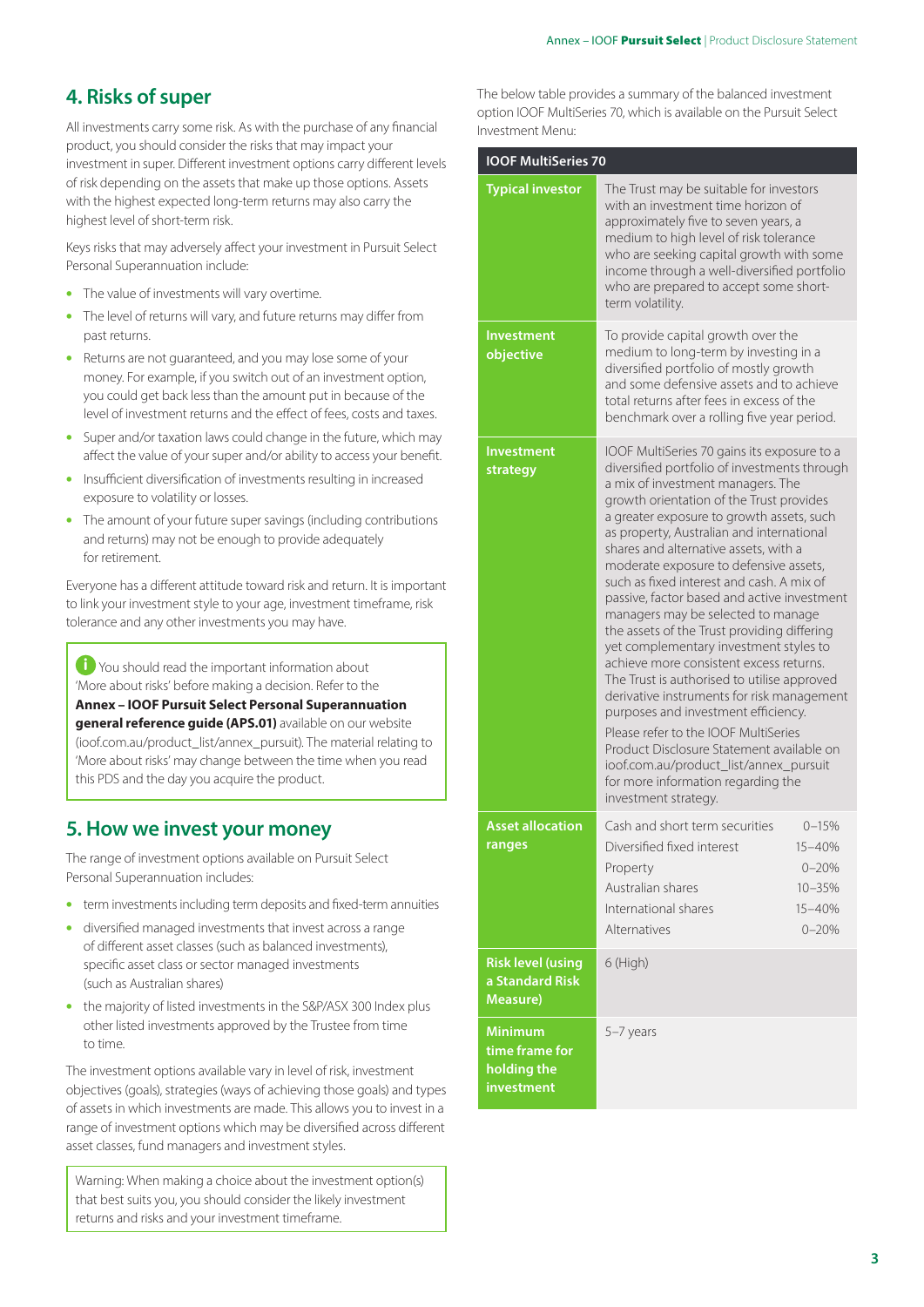For further details about the range of investment strategies and options, our investment selection process, investing in term investments and listed investments, online instructions and the standard risk measure please refer to the **IOOF Pursuit Select investment guide (PSI.01)**  and the **Investment Menu**. For further details about how to switch investments please refer to the 'Managing your super account' section of the **Annex – IOOF Pursuit Select Personal Superannuation general reference guide (APS.01)**.

i You should read the **IOOF Pursuit Select investment guide (PSI.01)** and the **Investment Menu** available on our website (ioof. com.au/product\_list/annex\_pursuit). The material in **PSI.01** and the **Investment Menu** may change between the time when you read this PDS and the day you acquire the product.

# **6. Fees and costs**

#### Did you know?

**Small differences in both investment performance and fees and costs can have a substantial impact on your long-term returns. For example, total annual fees and costs of 2% of your account balance rather than 1% could reduce your final return by up to 20% over a 30-year period (for example, reduce it from \$100,000 to \$80,000).**

**You should consider whether features such as superior investment performance or the provision of better member services justify higher fees and costs. You or your employer, as applicable, may be able to negotiate to pay lower fees. Ask the fund or your financial adviser.**

#### To find out more

If you would like to find out more, or see the impact of the fees based on your own circumstances, the **Australian Securities and Investments Commission (ASIC)** website (www.moneysmart.gov.au) has a superannuation calculator to help you check out different fee options.

This document shows fees and other costs that you may be charged. These fees and other costs may be deducted from your money, from the returns on your investment or from the assets of the super entity as a whole.

Other fees, such as activity fees, advice fees for personal advice and insurance fees, may also be charged, but these will depend on the nature of the activity, advice or insurance chosen by you. Entry fees and exit fees cannot be charged.

Information relating to taxes, insurance fees and other costs associated with insurance is provided in other parts of this PDS as well as the **Annex – IOOF Pursuit Select Personal Superannuation general reference guide (APS.01)** and **IOOF Pursuit insurance guide (PIN.03)**. Definitions of the fees and costs can be found in the 'Additional explanation of fees and costs' section in **APS.01** available at ioof.com.au/product\_ list/annex\_pursuit. You should read all the information about fees and other costs because it is important to understand their impact on your investment. You can also use this information to compare the fees and costs with other super products.

The fees and other costs for each underlying investment option offered by the super entity are set out in the **Investment Menu** and in the relevant product disclosure statement for each managed investment.

In certain circumstances, where it is reasonable for us to do so, we may alter the fees and costs applied to your super account (subject to law) without your consent. However, before doing so, we will provide you with 30 days' notice if you are adversely affected by the change. We also have the right to introduce new fees. The fees quoted in this section are inclusive of GST and any applicable reduced input tax credits (RITCs), unless otherwise stated.

#### **Fee table**

| <b>Pursuit Select Personal Superannuation</b> |                                 |                                                          |                                                                                                                       |
|-----------------------------------------------|---------------------------------|----------------------------------------------------------|-----------------------------------------------------------------------------------------------------------------------|
| Type of fee or cost                           | <b>Amount</b>                   |                                                          | How and when paid                                                                                                     |
| <b>Investment Fee</b>                         | Nil.                            |                                                          | Not applicable.                                                                                                       |
| Administration<br>$\text{Fe}^2$               | Part of your<br>account balance | <b>Administration Fee (pa)</b>                           | The Administration Fee is calculated daily on your<br>account balance <sup>3</sup> .                                  |
|                                               | $50 - 5250.000$                 | 0.65% (or \$6.50 per \$1,000 invested)                   | The fee is charged monthly in arrears and is deducted<br>from your Cash Account <sup>4</sup> at the beginning of each |
|                                               | Next \$250,000                  | 0.50% (or \$5 per \$1,000 invested)                      | month.                                                                                                                |
|                                               | Next \$500,000                  | 0.15% (or \$1.50 per \$1,000 invested)                   |                                                                                                                       |
|                                               | Above \$1 million               | Nil                                                      |                                                                                                                       |
|                                               |                                 | Minimum Administration Fee of \$40 per month (\$480 pa). |                                                                                                                       |

2 If your account balance for a product offered by the superannuation entity is less than \$6,000 at the end of the entity's income year, the total combined amount of

Maximum Administration Fee of \$3,625 pa.

administration fees, investment fees and indirect costs charged to you is capped at 3% of the account balance. Any amount charged in excess of that cap must be refunded. 3 Your account balance comprises your Cash Account together with the value of your investment options. You are required to maintain a minimum of one per cent of your super account balance in your Cash Account. Where there are insufficient funds in your Cash Account to fund any applicable fees, the fees may be accrued and deducted when sufficient funds are available.

4 The interest we retain on pooled Cash Account assets is considered an indirect cost for administering your Cash Account. It is not deducted from your Cash Account directly, but through the interest generated from its underlying investments prior to crediting the 'net' interest to your Cash Account. The interest retained is subject to change. Interest on the Cash Account noted is retained at a rate of up to 0.70% pa and is for the purpose of the example only. The actual interest retained is expected to be lower and assumes a net interest crediting rate to the cash account of 0.10% pa.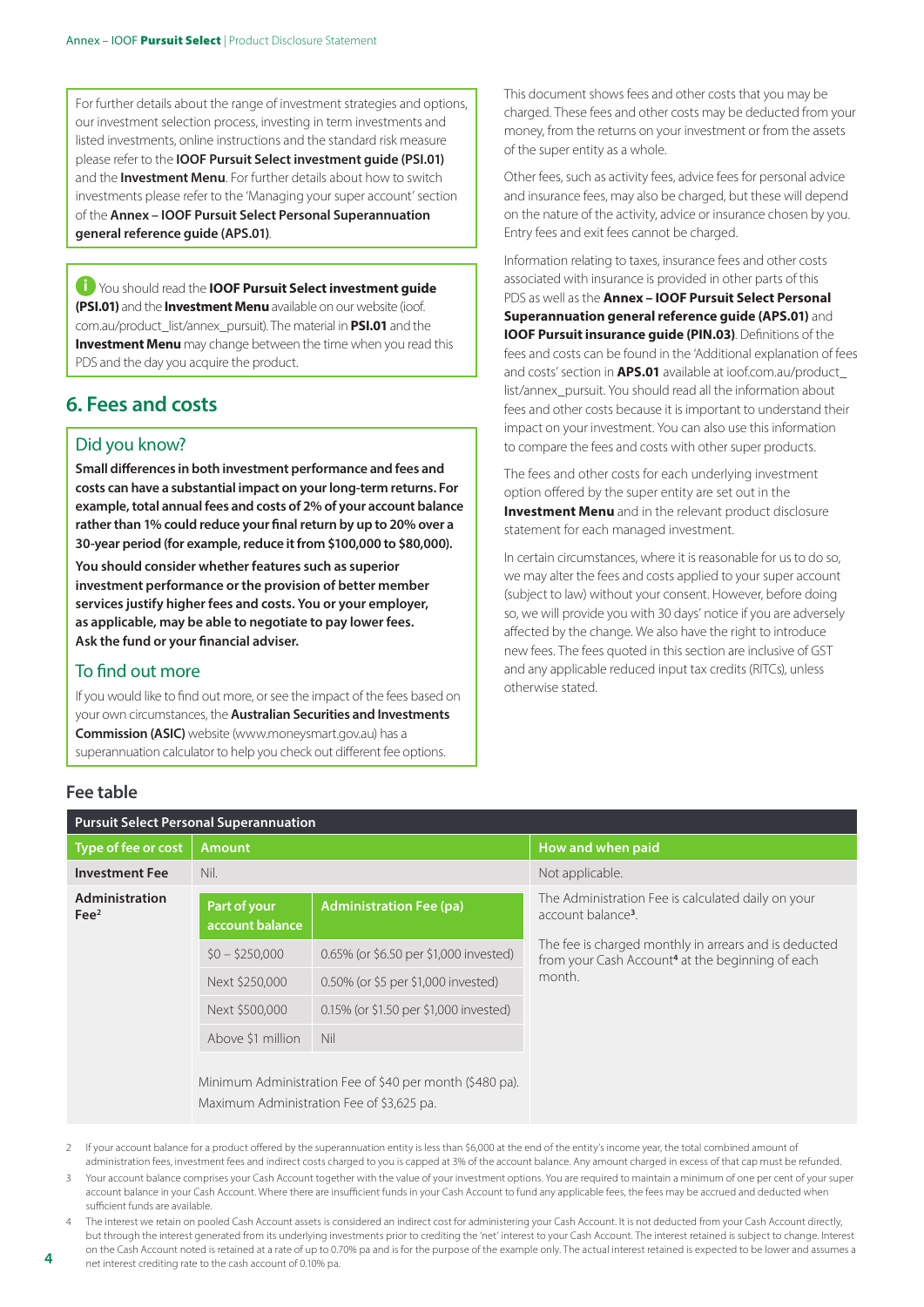| <b>Pursuit Select Personal Superannuation</b>                                                       |                                                                                                                                                                                                                                                                                                                                                                                                                                                                                       |                                                                                                                                                                                                                                                                                                                                                                                                                                                                                                                                                                              |
|-----------------------------------------------------------------------------------------------------|---------------------------------------------------------------------------------------------------------------------------------------------------------------------------------------------------------------------------------------------------------------------------------------------------------------------------------------------------------------------------------------------------------------------------------------------------------------------------------------|------------------------------------------------------------------------------------------------------------------------------------------------------------------------------------------------------------------------------------------------------------------------------------------------------------------------------------------------------------------------------------------------------------------------------------------------------------------------------------------------------------------------------------------------------------------------------|
| Type of fee or cost                                                                                 | <b>Amount</b>                                                                                                                                                                                                                                                                                                                                                                                                                                                                         | How and when paid                                                                                                                                                                                                                                                                                                                                                                                                                                                                                                                                                            |
| Interest retained<br>on Cash Account                                                                | Estimated up to 0.70% pa on the balance of the Cash<br>Account <sup>4</sup> . The actual interest retained is expected to<br>be lower.                                                                                                                                                                                                                                                                                                                                                | We retain a part of the interest that is earned on the Cash<br>Account. The interest retained is the difference between<br>the net rate of interest we credit to your Cash Account<br>and the total interest earned in relation to pooled assets<br>of the Cash Account. Note, the target net interest rate to<br>be credited to your Cash Account is the official cash rate<br>set by the Reserve Bank of Australia (currently 0.10% pa).                                                                                                                                   |
| <b>Buy-sell spread</b>                                                                              | Varies across the managed investments available up to<br>a maximum buy spread of 0.80% and a maximum sell<br>spread of 2.50%.                                                                                                                                                                                                                                                                                                                                                         | A buy-sell spread is added to, or deducted from<br>(as applicable) the unit price of the relevant managed<br>investment. The buy-sell spread that applies to each<br>managed investment can change from time to time.<br>Please refer to the Investment Menu and the relevant<br>investment options' product disclosure statement for<br>specific details.                                                                                                                                                                                                                   |
| <b>Switching Fee</b>                                                                                | Nil.                                                                                                                                                                                                                                                                                                                                                                                                                                                                                  | Not applicable.                                                                                                                                                                                                                                                                                                                                                                                                                                                                                                                                                              |
| <b>Exit Fee</b>                                                                                     | Nil.                                                                                                                                                                                                                                                                                                                                                                                                                                                                                  | Not applicable.                                                                                                                                                                                                                                                                                                                                                                                                                                                                                                                                                              |
| <b>Advice fees</b><br>Relating to all<br>members investing<br>in a particular<br>investment option. | Nil.                                                                                                                                                                                                                                                                                                                                                                                                                                                                                  | No advice fees will be charged unless you request us to<br>do so. A range of advice fees are available (please refer<br>to the 'Additional explanation of fees and costs' section<br>in APS.01). You should refer to your financial adviser's<br>statement of advice for details on any agreed advice fees.                                                                                                                                                                                                                                                                  |
| <b>Other fees</b><br>and costs                                                                      | Refer to the 'Additional explanation of fees and costs' section in APS.01.                                                                                                                                                                                                                                                                                                                                                                                                            |                                                                                                                                                                                                                                                                                                                                                                                                                                                                                                                                                                              |
| Indirect cost ratio                                                                                 | The indirect cost ratio varies across the managed<br>investments and can range from 0.00% to 7.70% pa <sup>5</sup><br>(\$0.00 to \$77.00 pa per \$1,000 invested), excluding<br>net transaction costs <sup>6</sup> .<br>Performance related fees <sup>7</sup> may apply to some managed<br>investments when the investment return generated by<br>the fund exceeds a specific criteria or benchmark.<br>No indirect cost ratio applies to term investments and<br>listed investments. | Generally calculated daily as a percentage of the<br>amount that you have invested in each managed<br>investment.<br>It is not deducted directly from your account but<br>is generally incorporated into the unit price of the<br>managed investment and generally charged monthly<br>or quarterly in arrears.<br>The indirect cost ratio and net transaction cost applied<br>by each fund manager for a particular managed<br>investment can be obtained from the Investment<br>Menu or the relevant product disclosure statement for<br>the particular managed investment. |

5 Indirect cost ratios applied by each fund manager are estimates only and based on the information provided by each fund manager as at the date of this PDS (for further information refer to the **Investment Menu**). Investment options and indirect cost ratios may change from time to time.

6 Please refer to the 'Transaction costs – managed investments' section in **APS.01** for further information.

7 Please refer to the 'Performance related fees' section in **APS.01** for further information.

#### **Example of annual platform fees and costs**

This table gives an example of how the fees and costs for accessing an investment option through this super product can affect your super investment over a one year period. You should use this table to compare the fees with other platform super products.

| <b>Example</b>                                                                                                          |                                                                                                                                                                   | <b>Balance of \$50,000</b>                                                              |
|-------------------------------------------------------------------------------------------------------------------------|-------------------------------------------------------------------------------------------------------------------------------------------------------------------|-----------------------------------------------------------------------------------------|
| Investment fee                                                                                                          | Nil                                                                                                                                                               | For every \$50,000 you have in the super product,<br>you will be charged \$0 each year. |
| <b>PLUS</b><br>Administration fees                                                                                      | \$480 (Based on account<br>balance of \$50,000, the<br>minimum administration fee<br>would apply)                                                                 | AND you will be charged \$480 in administration<br>fees each year.                      |
| <b>PLUS</b><br>Indirect costs for the super product (assuming the<br>product minimum of 1% is held in the Cash Account) | Cash Account:<br>$0.70\% \times$ \$500                                                                                                                            | AND indirect costs of \$3.50 each year will be<br>deducted from your investment.        |
| <b>EQUALS</b><br>Cost of product                                                                                        | If your balance was \$50,000, and \$500 of that was held in your Cash Account, then<br>for that year you will be charged fees of \$483.50* for the super product. |                                                                                         |

\* Note: This example only shows the fees and costs that relate to access to the investments through the super product and not the fees and costs of the underlying investments. Additional costs may be charged by the issuers of the products that you decide to invest in. Please refer to the example below that illustrates the combined effect of the fees and costs.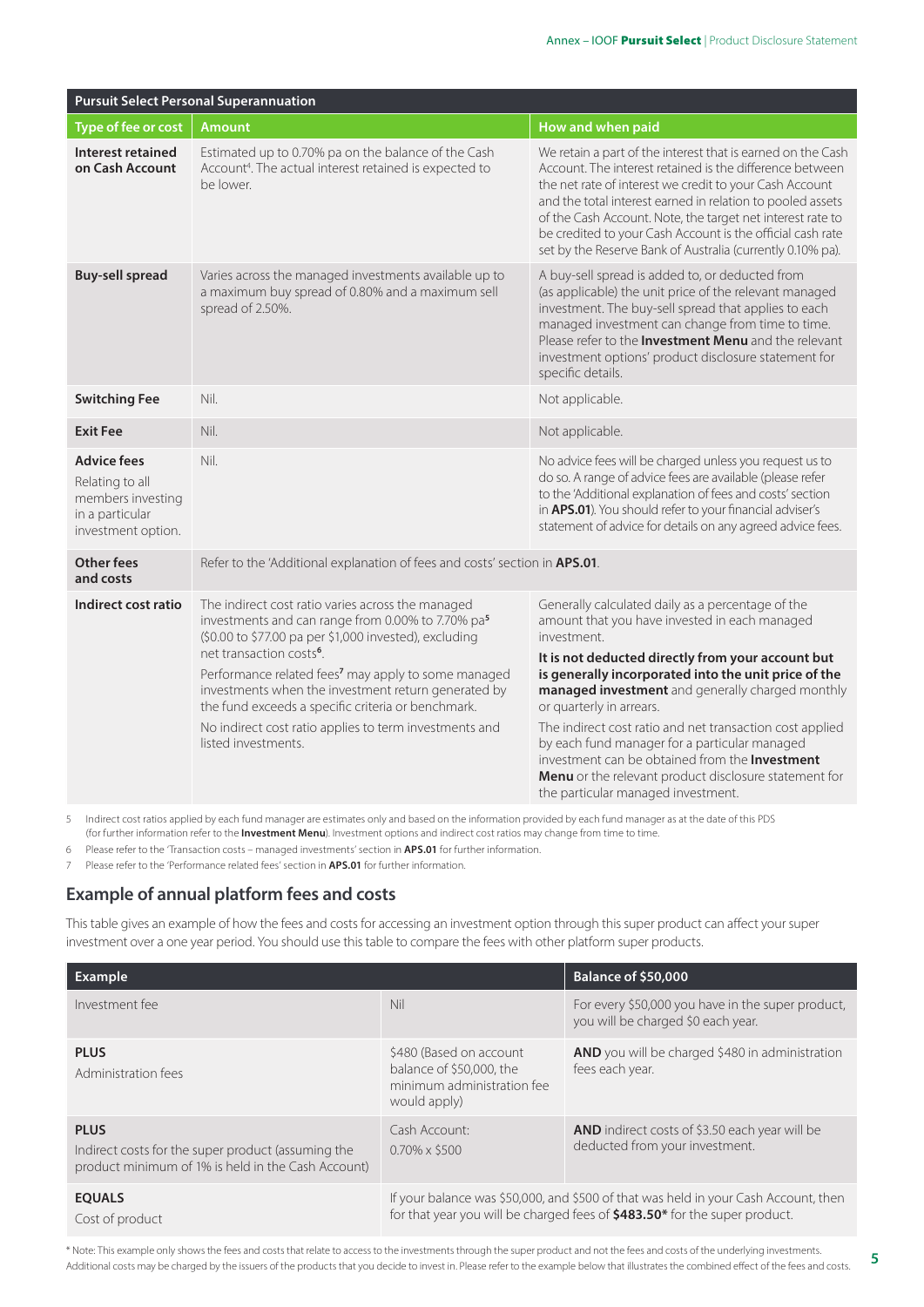#### **Example of total annual costs for a balanced investment option**

This table illustrates the combined effect of fees and costs of the super product and the fees and costs for the IOOF MultiSeries 70 through this superannuation product.

| <b>Example - IOOF MultiSeries 70</b>                   |                                                                                         | <b>Balance of \$50,000</b>                                                                                      |
|--------------------------------------------------------|-----------------------------------------------------------------------------------------|-----------------------------------------------------------------------------------------------------------------|
| Cost of product                                        | From example above: \$483.50                                                            | If your balance was \$50,000, then for that year you will<br>be charged fees of \$483.50 for the super product. |
| <b>PLUS</b> Indirect costs for the IOOF MultiSeries 70 | Indirect cost ratio: 0.50%                                                              | AND, indirect costs of \$331.65 each year will be                                                               |
| investment option                                      | Net transactional cost: 0.17%                                                           | deducted from your investment.                                                                                  |
| <b>EQUALS</b> Total cost of investing in the IOOF      | If your balance was \$50,000, and \$500 of that was held in your Cash Account and you   |                                                                                                                 |
| MultiSeries 70 investment option through the           | were invested in the IOOF MultiSeries 70 investment option, then for that year you will |                                                                                                                 |
| super product                                          | be charged total fees and costs of \$815.15* for the super product.                     |                                                                                                                 |

\* Note: Additional fees may apply. And, if you leave the Fund, you may be charged a buy-sell spread for managed investment options you hold which also applies whenever you make an investment purchase or redemption. The estimated sell spread for exiting the IOOF MultiSeries 70 is 0.06% (based on the above example, a withdrawal of \$50,000, with a sale of \$49,500 from the managed fund, there will be a sell spread of \$29.70).

This is an example only and the fees and costs may vary for your actual investment. For more information, please refer to the product disclosure statement of the managed investments selected by you.

i You should read the important information about 'Fees and costs' before making a decision. Go to key words explained in the **Annex – IOOF Pursuit Select Personal Superannuation general reference guide (APS.01)** available on our website (ioof.com.au/product\_list/annex\_ pursuit). The material relating to 'Fees and costs' may change between the time when you read this PDS and the day you acquire the product.

## **7. How super is taxed**

Please provide your tax file number (TFN) when acquiring this product. Under superannuation law, we are authorised to ask you for your TFN, which will be used only for lawful purposes. It is not an offence if you choose not to provide your TFN, but providing it has advantages, including:

- We will be able to accept all types of contributions to your account.
- Other than the tax that may ordinarily apply, you will not pay more tax than you need to.
- It will be easier to find different super accounts in your name.

We require your TFN in order to process your application to join Pursuit Select Personal Superannuation.

Tax may apply to contributions, investment earnings and withdrawals. We generally only deduct tax on contributions and on investment income from your account at the time we need to pay it to the Australian Taxation Office (ATO). This means that your super receives earnings on the full amount invested right up until the time tax is paid.

#### **Tax on contributions**

Concessional (before-tax) contributions including compulsory employer, salary sacrifice contributions and tax deductible personal contributions are taxed at the rate of 15 per cent in the Fund until you reach the concessional contributions cap. Individuals with income above \$250,000 per annum will pay an additional 15 per cent tax on concessional contributions. Concessional contributions are subject to a cap of \$25,000 per annum. Contributions over the cap are personally assessable (with tax offsets available for the tax already paid by the super fund).

Non-concessional (after-tax) contributions including personal after-tax and spouse contributions are not taxed in the Fund, but are capped at \$100,000<sup>8</sup> per person per year (or \$300,000 over three years for those individuals under age 65).

As super is taxed in a low tax environment, the Commonwealth Government has set a maximum limit that you can contribute in each financial year for each type of contribution before additional tax is payable.

If your total superannuation balance (combined super and pension benefits) is greater than or equal to \$1.6 million at the end of 30 June of the previous financial year, the non-concessional contributions cap will be reduced to nil. If you have excess non-concessional contributions, unless you elect to release the contribution and earnings, it will be taxed at the highest marginal tax rate. You are assessed personally for any tax on excess contributions. Therefore it is your responsibility (with your employer) to ensure that you do not exceed the caps.

#### **Tax on investment earnings and capital gains**

The great advantage of super is that you can grow your investment in a low tax environment and take your retirement benefits tax-free once you turn age 60.

The maximum rate of tax applied to earnings, which is the interest and investment income from your investment options, is 15 per cent. Capital gains are effectively taxed at the concessional rate of 10 per cent if the asset has been held for longer than 12 months.

#### **Tax on withdrawals**

When you are aged 60 and over, lump sum withdrawals are tax-free. If you are under age 60 and you are eligible to withdraw some or all of your super savings in cash as a lump sum, we may be required to deduct tax depending on your age and the tax components of your benefit.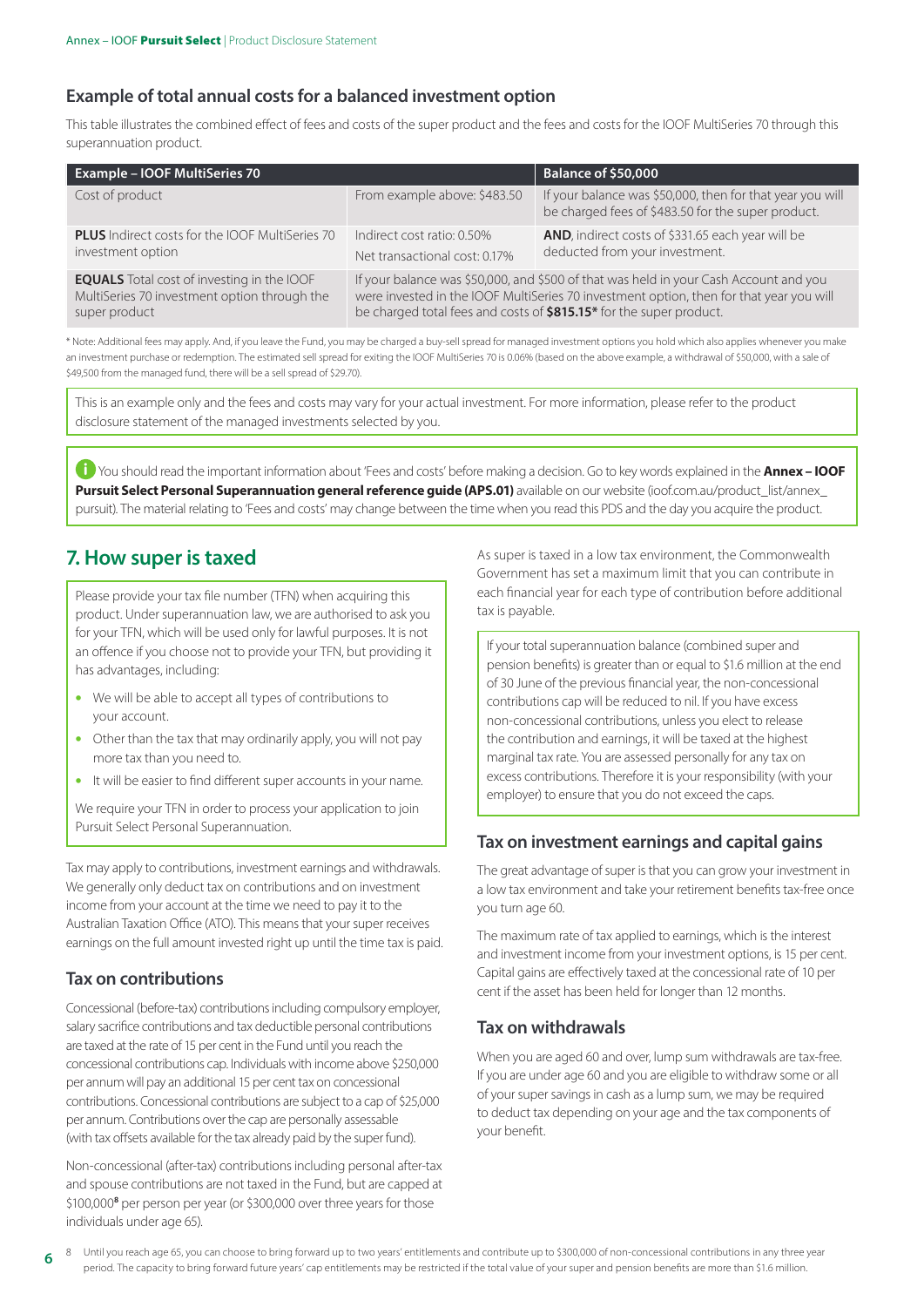i You should read the important information about 'How super is taxed' before making a decision. Refer to the **Annex – IOOF Pursuit Select Personal Superannuation general reference guide (APS.01)** available on our website (ioof.com.au/product\_list/annex\_pursuit). The material relating to 'How super is taxed' may change between the time when you read this PDS and the day you acquire the product.

## **8. Insurance in your super**

It is important to understand how insurance works to ensure that you and your family are financially protected in the event of unexpected death, illness or injury.

You can choose to purchase insurance either through the group life and income protection insurance policies or via a separate retail insurance policy. Either way, this can be achieved tax-effectively by paying the premiums for the life insurance you need with pre-tax dollars through your super account. By choosing insurance through super, you may elect to continue cover even if you stop contributing to your super account.

Before deciding whether to hold insurance through Pursuit Select Personal Superannuation, you should read the **IOOF Pursuit insurance guide (PIN.03)**.

The following information relates to insurance purchased via group life and income protection insurance policies.

#### **What are the main insured benefits available?**

| Type of insurance                                           | What is it?                                                                                                                                                                                                                                                         | How much?                                                                                                                                                                                                                                                                                                                                                                |
|-------------------------------------------------------------|---------------------------------------------------------------------------------------------------------------------------------------------------------------------------------------------------------------------------------------------------------------------|--------------------------------------------------------------------------------------------------------------------------------------------------------------------------------------------------------------------------------------------------------------------------------------------------------------------------------------------------------------------------|
| Death                                                       | Death cover provides your family with financial security in<br>the event of your death. If you die, your insured benefit will<br>be paid to your dependants or estate in addition to your<br>super account balance.                                                 | There is no limit to the amount of Death cover you can<br>apply for.                                                                                                                                                                                                                                                                                                     |
| <b>Terminal Illness</b><br>(included in the<br>Death cover) | Terminal Illness cover provides you and your family with<br>financial security in the event you become Terminally ill.<br>If this happens, your insured benefit may be paid to you in<br>addition to your super account balance.                                    | The maximum Terminal Illness cover available is the lesser<br>of your Death cover level or \$5 million.                                                                                                                                                                                                                                                                  |
| <b>TPD</b>                                                  | TPD cover provides you and your family with financial<br>security in the event you become totally and permanently<br>disabled and are unable to work.<br>If this happens, your insured benefit may be paid out to<br>you in addition to your super account balance. | The maximum TPD cover available is \$5 million.                                                                                                                                                                                                                                                                                                                          |
| Income Protection                                           | Income Protection cover provides you with a regular<br>monthly income if you become Totally Disabled or Partially<br>Disabled because of illness or injury and are unable to work<br>and earn your income.                                                          | You can choose a benefit payment period of two or five<br>years or to age 65 after a 30, 60 or 90 day waiting period.<br>The maximum amount of Income Protection insurance<br>you can apply for is 75% of your Declared Earned Income<br>(plus up to 10% of your Declared Earned Income as<br>Superannuation Contributions Benefit) not exceeding<br>\$30,000 per month. |

## **How do I apply for group life and income protection insurance?**

The first step is to read **PIN.03** carefully as it provides a comprehensive explanation of the features and benefits available. You need to understand the costs involved, any exclusions or limitations and when a claim may be payable.

You can apply for new cover, or to increase existing cover, by completing the IOOF Pursuit Select Application for Insurance form available in the Annex – IOOF Pursuit Select Personal Superannuation Forms Booklet, as a standalone form on our website or through insurance online with your financial adviser.

If your circumstances change, Pursuit Select Personal Superannuation offers the ability to increase your insurance cover due to Life Events or salary increase. To apply, please complete the Insurance application – life events and salary increase form available on our website. Alternatively, your financial adviser may be authorised to use Portfolio Online to complete an online insurance application on your behalf.

You can cancel your insurance cover by completing the Insurance cancellation form available on our website (ioof.com.au/product\_list/ annex\_pursuit).

## **Cost of insurance**

There are costs associated with insurance cover. These costs are known as insurance premiums and are the monthly cost that you will have to pay out of your super account for the cover. The insurance premiums you pay may differ depending on factors including:

- your age and gender
- the type and amount of cover you choose
- your occupation and leisure activities
- your health and medical history
- whether or not you smoke
- any loadings placed on your cover by the Insurer.

#### **Retail insurance**

Applications for insurance cover via a retail insurance policy are made under a specific product disclosure statement for the retail policy. Product disclosure statements for the retail insurance policies available through Pursuit Select Personal Superannuation are available on our website (www[.ioof.com.au/retail\\_insurance\)](http://www.ioof.com.au/retail_insurance). Your financial adviser can assist you with this process.